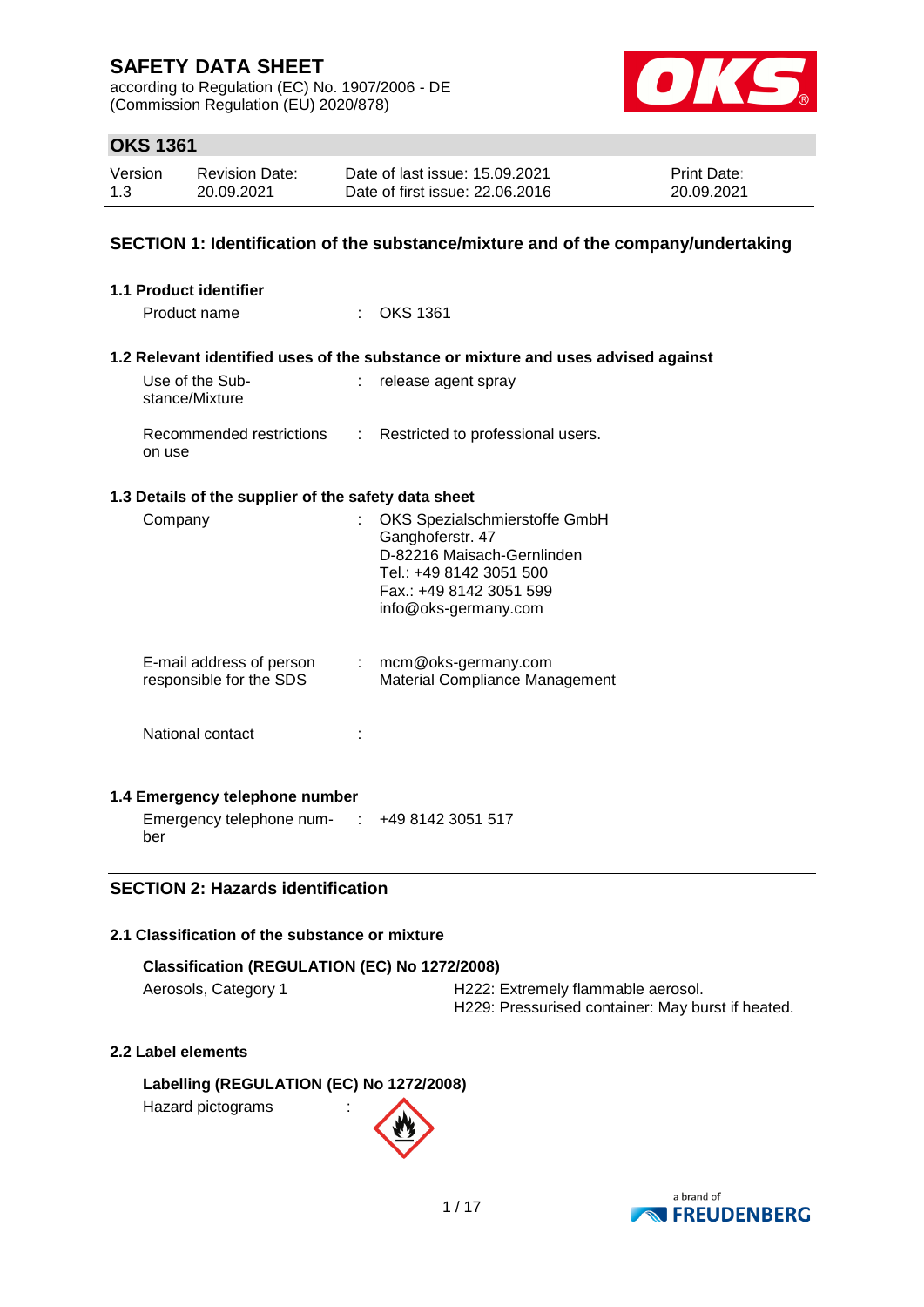according to Regulation (EC) No. 1907/2006 - DE (Commission Regulation (EU) 2020/878)



# **OKS 1361**

| Version<br>1.3 | <b>Revision Date:</b><br>20.09.2021 | Date of last issue: 15.09.2021<br>Date of first issue: 22,06,2016 |                                                                                                      | Print Date:<br>20.09.2021 |
|----------------|-------------------------------------|-------------------------------------------------------------------|------------------------------------------------------------------------------------------------------|---------------------------|
|                | Signal word                         | Danger                                                            |                                                                                                      |                           |
|                | <b>Hazard statements</b>            | H <sub>222</sub><br>H <sub>229</sub>                              | Extremely flammable aerosol.<br>Pressurised container: May burst if heated.                          |                           |
|                | Precautionary statements            | <b>Prevention:</b>                                                |                                                                                                      |                           |
|                |                                     | P210                                                              | Keep away from heat, hot surfaces, sparks,<br>open flames and other ignition sources. No<br>smoking. |                           |
|                |                                     | P211                                                              | Do not spray on an open flame or other<br>ignition source.                                           |                           |
|                |                                     | P <sub>251</sub>                                                  | Do not pierce or burn, even after use.                                                               |                           |
|                |                                     | Storage:                                                          |                                                                                                      |                           |
|                |                                     | P410 + P412                                                       | Protect from sunlight. Do not expose to tem-<br>peratures exceeding 50 °C/ 122 °F.                   |                           |

#### **2.3 Other hazards**

This substance/mixture contains no components considered to be either persistent, bioaccumulative and toxic (PBT), or very persistent and very bioaccumulative (vPvB) at levels of 0.1% or higher.

Ecological information: The substance/mixture does not contain components considered to have endocrine disrupting properties according to REACH Article 57(f) or Commission Delegated regulation (EU) 2017/2100 or Commission Regulation (EU) 2018/605 at levels of 0.1% or higher.

Toxicological information: The substance/mixture does not contain components considered to have endocrine disrupting properties according to REACH Article 57(f) or Commission Delegated regulation (EU) 2017/2100 or Commission Regulation (EU) 2018/605 at levels of 0.1% or higher.

### **SECTION 3: Composition/information on ingredients**

#### **3.2 Mixtures**

| Chemical nature |  | Active substance with propellant |  |
|-----------------|--|----------------------------------|--|
|-----------------|--|----------------------------------|--|

#### **Components**

| Chemical name                                | CAS-No.             | Classification   | specific concen- | Concentration  |
|----------------------------------------------|---------------------|------------------|------------------|----------------|
|                                              | EC-No.              |                  | tration limit    | (% w/w)        |
|                                              |                     |                  | M-Factor         |                |
|                                              | Index-No.           |                  | <b>Notes</b>     |                |
|                                              | Registration number |                  | Acute toxicity   |                |
|                                              |                     |                  | estimate         |                |
| Substances with a workplace exposure limit : |                     |                  |                  |                |
| butane                                       | 106-97-8            | Flam. Gas1A;     |                  | $>= 50 - < 70$ |
|                                              | 203-448-7           | H <sub>220</sub> |                  |                |
|                                              |                     | Press. GasCompr. | Note U (table    |                |
|                                              | 601-004-00-0        | Gas; H280        | 3.1), Note C     |                |
|                                              | 01-2119474691-32-   |                  |                  |                |
|                                              | XXXX                |                  |                  |                |

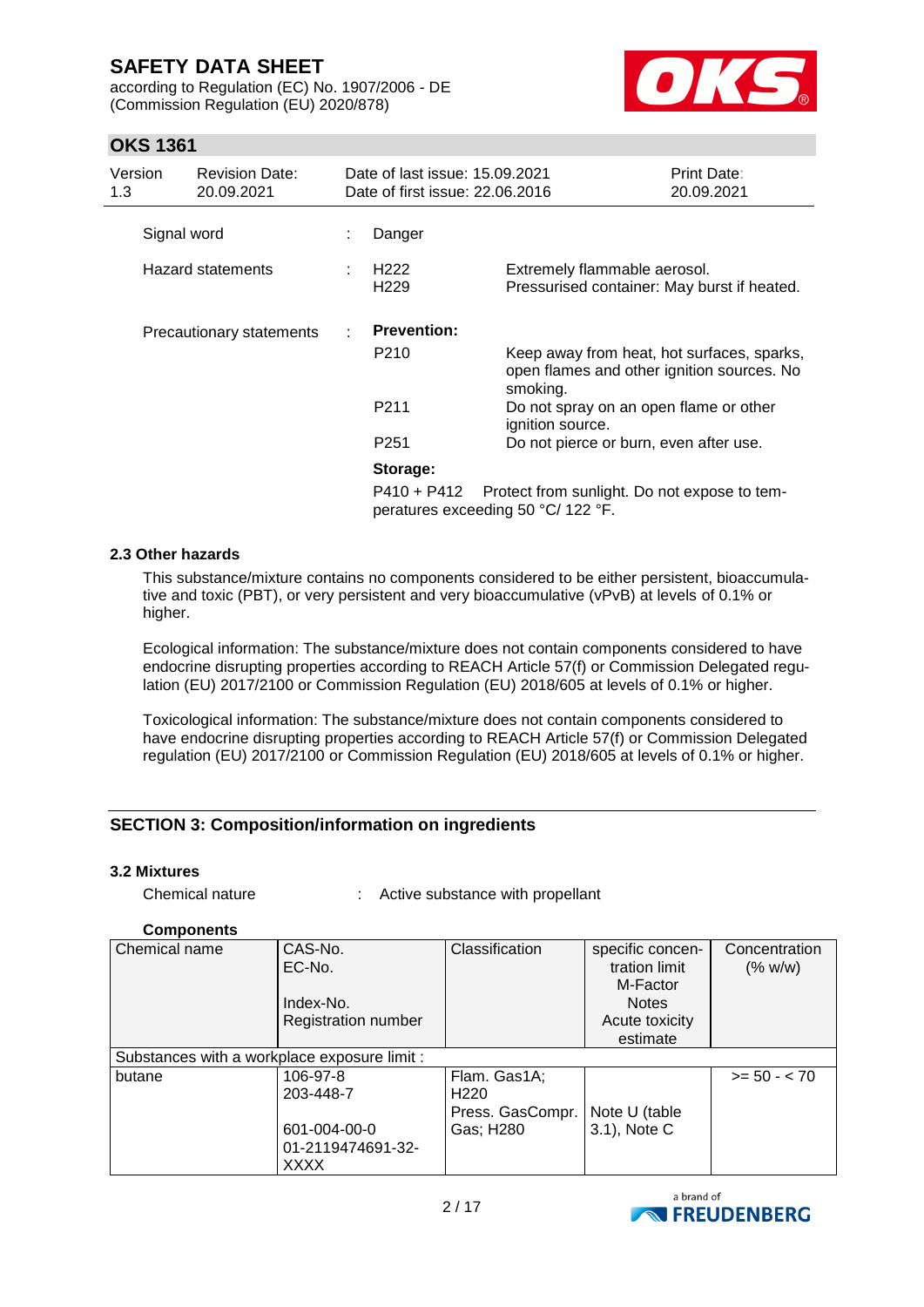according to Regulation (EC) No. 1907/2006 - DE (Commission Regulation (EU) 2020/878)



# **OKS 1361**

| Version | Revision Date: | Date of last issue: 15.09.2021  | <b>Print Date:</b> |
|---------|----------------|---------------------------------|--------------------|
| 1.3     | 20.09.2021     | Date of first issue: 22.06.2016 | 20.09.2021         |
|         |                |                                 |                    |

| propane | 74-98-6<br>200-827-9<br>601-003-00-5<br>01-2119486944-21-<br><b>XXXX</b> | Flam. Gas1A;<br>H <sub>220</sub><br>Press. GasCompr.   Note U (table<br>Gas; H280 | 3.1) | $>= 20 - 30$ |
|---------|--------------------------------------------------------------------------|-----------------------------------------------------------------------------------|------|--------------|

For explanation of abbreviations see section 16.

### **SECTION 4: First aid measures**

### **4.1 Description of first aid measures** If inhaled : Remove person to fresh air. If signs/symptoms continue, get medical attention. Keep patient warm and at rest. If unconscious, place in recovery position and seek medical advice. Keep respiratory tract clear. If breathing is irregular or stopped, administer artificial respiration. In case of skin contact : Remove contaminated clothing. If irritation develops, get medical attention. Wash off with soap and plenty of water. Wash clothing before reuse. Thoroughly clean shoes before reuse.

# In case of eye contact : Rinse immediately with plenty of water, also under the eyelids, for at least 10 minutes. If eye irritation persists, consult a specialist.

#### If swallowed : Move the victim to fresh air. Keep respiratory tract clear. Do NOT induce vomiting. Rinse mouth with water.

### **4.2 Most important symptoms and effects, both acute and delayed**

| Symptoms | Inhalation may provoke the following symptoms:<br><b>Unconsciousness</b><br><b>Dizziness</b><br><b>Drowsiness</b><br>Headache<br>Nausea<br><b>Tiredness</b> |
|----------|-------------------------------------------------------------------------------------------------------------------------------------------------------------|
|          |                                                                                                                                                             |

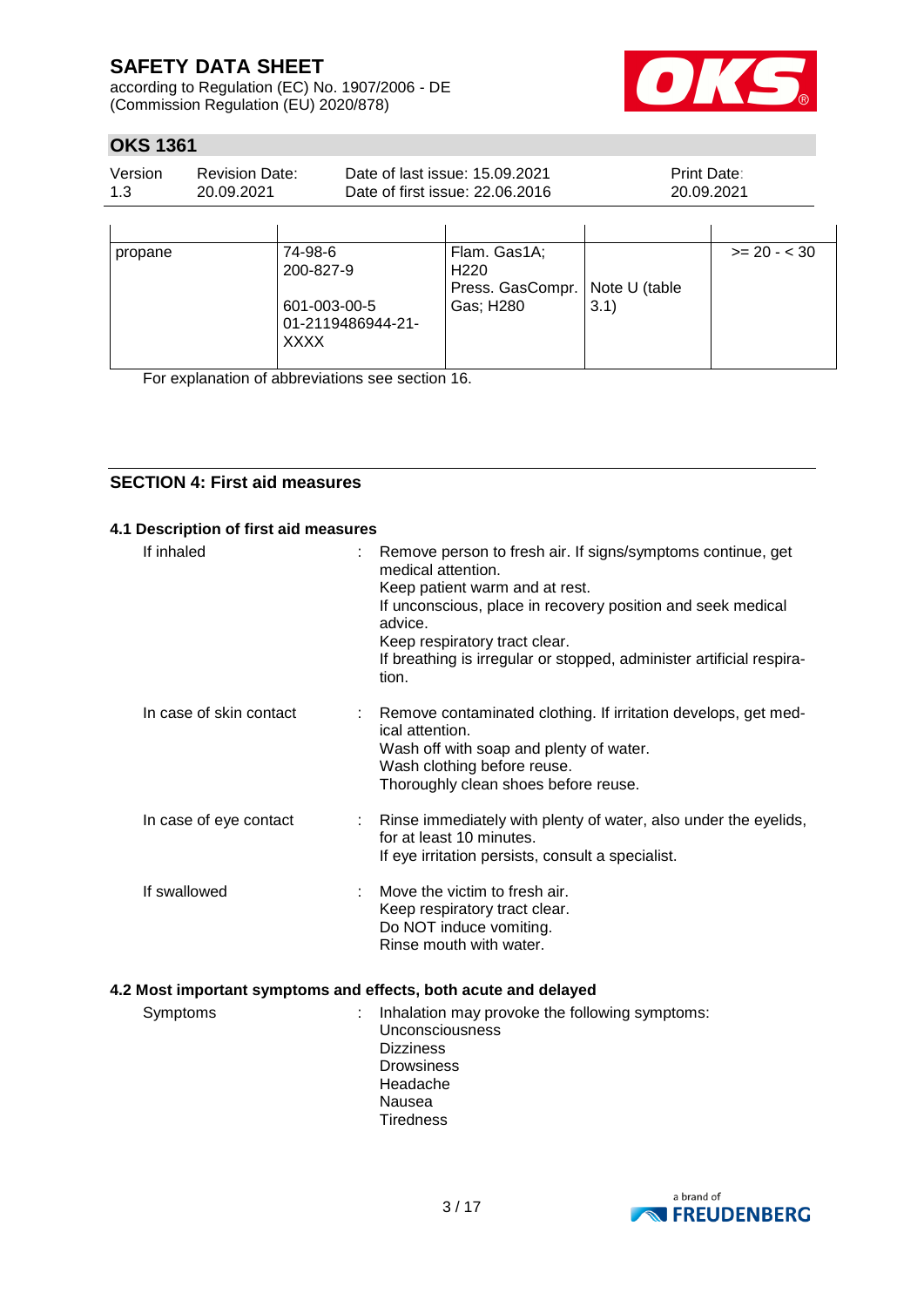according to Regulation (EC) No. 1907/2006 - DE (Commission Regulation (EU) 2020/878)



# **OKS 1361**

| Version | <b>Revision Date:</b> | Date of last issue: 15.09.2021  | Print Date: |
|---------|-----------------------|---------------------------------|-------------|
| 1.3     | 20.09.2021            | Date of first issue: 22.06.2016 | 20.09.2021  |

#### **4.3 Indication of any immediate medical attention and special treatment needed**

Treatment : Treat symptomatically.

### **SECTION 5: Firefighting measures**

| 5.1 Extinguishing media                                   |                           |                                                                                                                                                                                                                      |
|-----------------------------------------------------------|---------------------------|----------------------------------------------------------------------------------------------------------------------------------------------------------------------------------------------------------------------|
| Suitable extinguishing media :                            |                           | ABC powder                                                                                                                                                                                                           |
| Unsuitable extinguishing<br>media                         | $\mathbb{R}^{\mathbb{Z}}$ | High volume water jet                                                                                                                                                                                                |
| 5.2 Special hazards arising from the substance or mixture |                           |                                                                                                                                                                                                                      |
| Specific hazards during fire-<br>fighting                 | ÷.                        | Fire Hazard<br>Do not let product enter drains.<br>Contains gas under pressure; may explode if heated.<br>Beware of vapours accumulating to form explosive concentra-<br>tions. Vapours can accumulate in low areas. |
| Hazardous combustion prod- :<br>ucts                      |                           | Carbon oxides<br>Metal oxides                                                                                                                                                                                        |
| 5.3 Advice for firefighters                               |                           |                                                                                                                                                                                                                      |
| Special protective equipment :<br>for firefighters        |                           | In the event of fire, wear self-contained breathing apparatus.<br>Use personal protective equipment. Exposure to decomposi-<br>tion products may be a hazard to health.                                              |
| Further information                                       |                           | Standard procedure for chemical fires.<br>Collect contaminated fire extinguishing water separately. This<br>must not be discharged into drains.<br>Cool containers/tanks with water spray.                           |

### **SECTION 6: Accidental release measures**

#### **6.1 Personal precautions, protective equipment and emergency procedures**

| Personal precautions<br>Evacuate personnel to safe areas.<br>D. | Ensure adequate ventilation.<br>Remove all sources of ignition.<br>Refer to protective measures listed in sections 7 and 8.<br>Only qualified personnel equipped with suitable protective<br>equipment may intervene. |
|-----------------------------------------------------------------|-----------------------------------------------------------------------------------------------------------------------------------------------------------------------------------------------------------------------|
|-----------------------------------------------------------------|-----------------------------------------------------------------------------------------------------------------------------------------------------------------------------------------------------------------------|

#### **6.2 Environmental precautions**

| Environmental precautions | . Try to prevent the material from entering drains or water |  |
|---------------------------|-------------------------------------------------------------|--|
|                           | courses.                                                    |  |
|                           | Prevent further leakage or spillage if safe to do so.       |  |

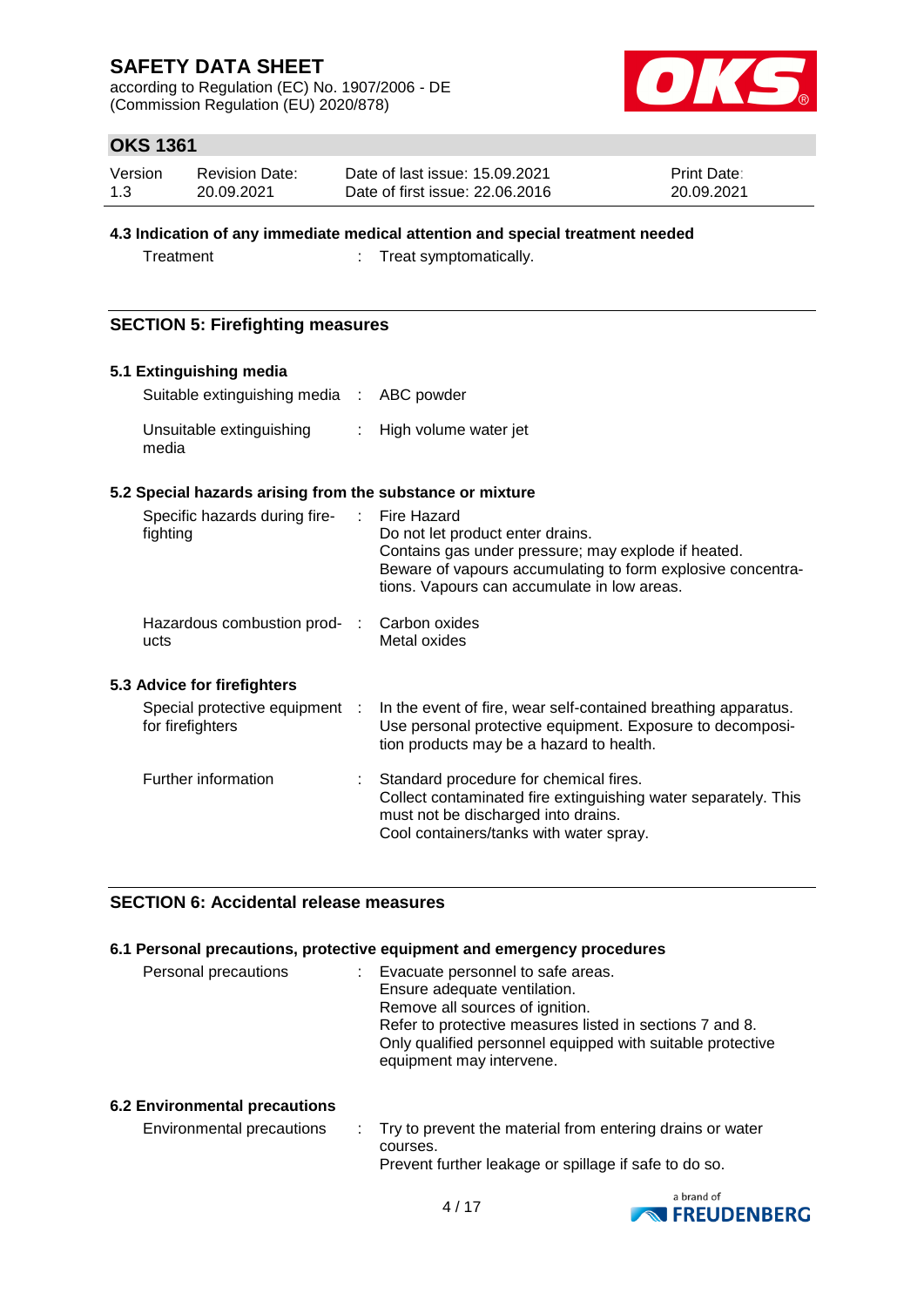according to Regulation (EC) No. 1907/2006 - DE (Commission Regulation (EU) 2020/878)



# **OKS 1361**

| Version | Revision Date: | Date of last issue: 15.09.2021  | <b>Print Date:</b> |
|---------|----------------|---------------------------------|--------------------|
| 1.3     | 20.09.2021     | Date of first issue: 22,06,2016 | 20.09.2021         |

Local authorities should be advised if significant spillages cannot be contained.

#### **6.3 Methods and material for containment and cleaning up**

| / national regulations (see section 13).<br>Keep in suitable, closed containers for disposal.<br>Non-sparking tools should be used. | Methods for cleaning up | : Contain spillage, and then collect with non-combustible ab-<br>sorbent material, (e.g. sand, earth, diatomaceous earth, ver-<br>miculite) and place in container for disposal according to local |  |
|-------------------------------------------------------------------------------------------------------------------------------------|-------------------------|----------------------------------------------------------------------------------------------------------------------------------------------------------------------------------------------------|--|
|-------------------------------------------------------------------------------------------------------------------------------------|-------------------------|----------------------------------------------------------------------------------------------------------------------------------------------------------------------------------------------------|--|

#### **6.4 Reference to other sections**

For personal protection see section 8.

### **SECTION 7: Handling and storage**

#### **7.1 Precautions for safe handling**

| Advice on safe handling | : Do not use in areas without adequate ventilation.<br>Do not breathe vapours or spray mist.<br>In case of insufficient ventilation, wear suitable respiratory<br>equipment.<br>Avoid contact with skin and eyes.<br>For personal protection see section 8.<br>Keep away from fire, sparks and heated surfaces.<br>Smoking, eating and drinking should be prohibited in the ap-<br>plication area.<br>Wash hands and face before breaks and immediately after<br>handling the product.<br>Do not ingest.<br>Do not use sparking tools.<br>These safety instructions also apply to empty packaging which<br>may still contain product residues.<br>Pressurized container: protect from sunlight and do not ex-<br>pose to temperatures exceeding 50 °C. Do not pierce or burn,<br>even after use. |
|-------------------------|--------------------------------------------------------------------------------------------------------------------------------------------------------------------------------------------------------------------------------------------------------------------------------------------------------------------------------------------------------------------------------------------------------------------------------------------------------------------------------------------------------------------------------------------------------------------------------------------------------------------------------------------------------------------------------------------------------------------------------------------------------------------------------------------------|
| Hygiene measures        | : Wash face, hands and any exposed skin thoroughly after<br>handling.                                                                                                                                                                                                                                                                                                                                                                                                                                                                                                                                                                                                                                                                                                                            |
|                         | <u> 2 Cenditiona fer aafe atoroge inoluding any inoomnatibilition</u>                                                                                                                                                                                                                                                                                                                                                                                                                                                                                                                                                                                                                                                                                                                            |

# **7.2 Conditions for safe storage, including any incompatibilities**

| Requirements for storage<br>areas and containers | BEWARE: Aerosol is pressurized. Keep away from direct sun<br>exposure and temperatures over 50 °C. Do not open by force<br>or throw into fire even after use. Do not spray on flames or<br>red-hot objects. Store in accordance with the particular na-<br>tional regulations. |
|--------------------------------------------------|--------------------------------------------------------------------------------------------------------------------------------------------------------------------------------------------------------------------------------------------------------------------------------|
| Storage class (TRGS 510)                         | $\therefore$ 2B, Aerosol cans and lighters                                                                                                                                                                                                                                     |

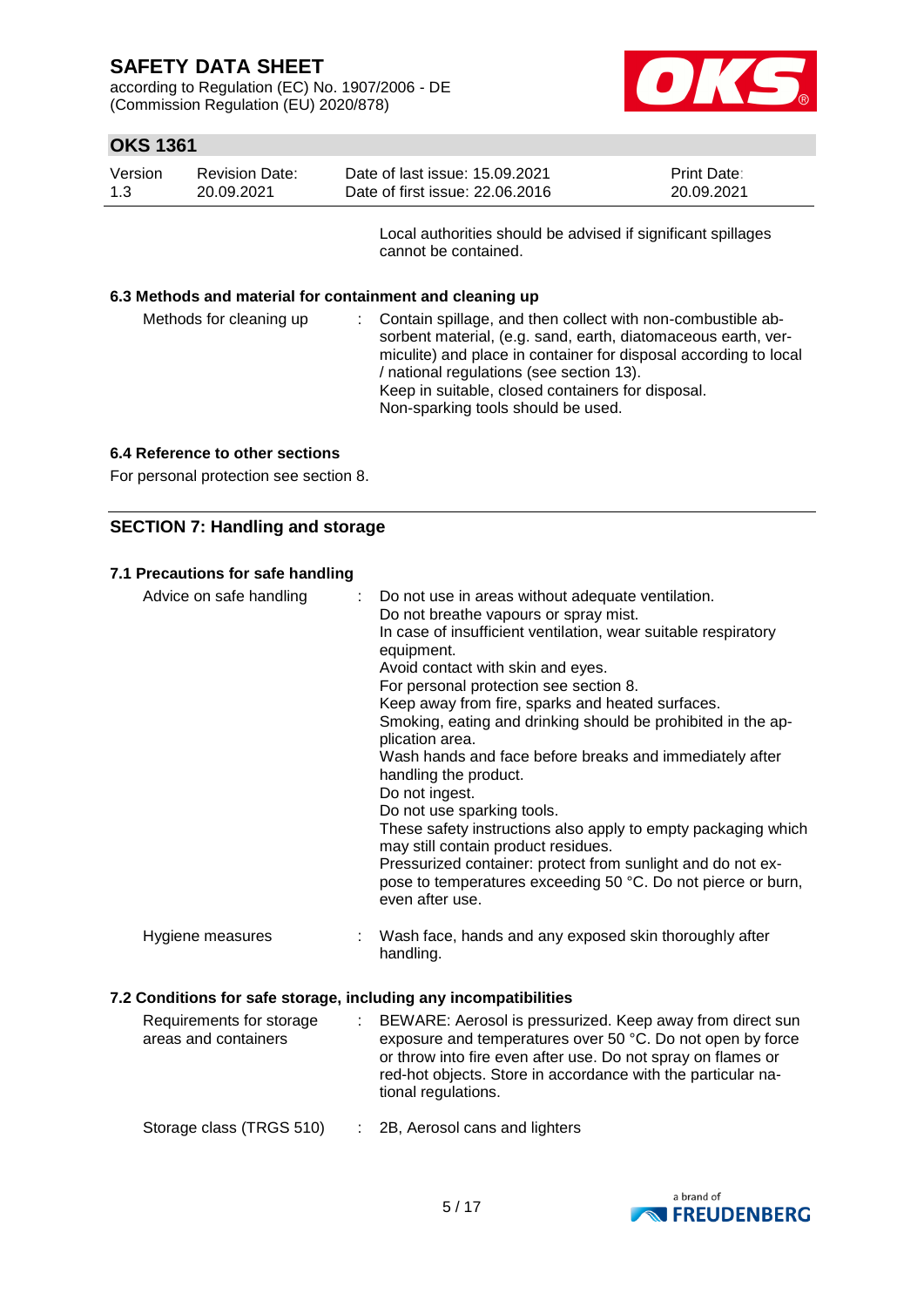according to Regulation (EC) No. 1907/2006 - DE (Commission Regulation (EU) 2020/878)



# **OKS 1361**

| Version | Revision Date: | Date of last issue: 15.09.2021  | <b>Print Date:</b> |
|---------|----------------|---------------------------------|--------------------|
| 1.3     | 20.09.2021     | Date of first issue: 22,06,2016 | 20.09.2021         |

#### **7.3 Specific end use(s)**

Specific use(s) : Specific instructions for handling, not required.

# **SECTION 8: Exposure controls/personal protection**

#### **8.1 Control parameters**

#### **Occupational Exposure Limits**

| Components | CAS-No.                                         | Value type (Form<br>of exposure) | Control parameters       | <b>Basis</b>                                |  |  |  |
|------------|-------------------------------------------------|----------------------------------|--------------------------|---------------------------------------------|--|--|--|
| butane     | 106-97-8                                        | AGW                              | 1.000 ppm<br>2.400 mg/m3 | <b>DE TRGS</b><br>900<br>$(2006 - 01 - 01)$ |  |  |  |
|            | Peak-limit: excursion factor (category): 4;(II) |                                  |                          |                                             |  |  |  |
| propane    | 74-98-6                                         | AGW                              | 1.000 ppm<br>1.800 mg/m3 | <b>DE TRGS</b><br>900<br>$(2006 - 01 - 01)$ |  |  |  |
|            | Peak-limit: excursion factor (category): 4;(II) |                                  |                          |                                             |  |  |  |

#### **8.2 Exposure controls**

#### **Engineering measures**

Use only in an area equipped with explosion proof exhaust ventilation. Handle only in a place equipped with local exhaust (or other appropriate exhaust).

| Eye protection                                                        | Safety glasses with side-shields                                                                                                                                                                                                                                                                                                                                             |
|-----------------------------------------------------------------------|------------------------------------------------------------------------------------------------------------------------------------------------------------------------------------------------------------------------------------------------------------------------------------------------------------------------------------------------------------------------------|
| Hand protection<br>Material<br>Break through time<br>Protective index | : Nitrile rubber<br>$:$ > 10 min<br>$\therefore$ Class 1                                                                                                                                                                                                                                                                                                                     |
| Remarks                                                               | For prolonged or repeated contact use protective gloves. The<br>break through time depends amongst other things on the<br>material, the thickness and the type of glove and therefore<br>has to be measured for each case.<br>The selected protective gloves have to satisfy the specifica-<br>tions of Regulation (EU) 2016/425 and the standard EN 374<br>derived from it. |
| Respiratory protection                                                | : Use respiratory protection unless adequate local exhaust<br>ventilation is provided or exposure assessment demonstrates<br>that exposures are within recommended exposure guidelines.<br>Short term only                                                                                                                                                                   |
| Filter type                                                           | Filter type A-P                                                                                                                                                                                                                                                                                                                                                              |
| Protective measures                                                   | The type of protective equipment must be selected according<br>to the concentration and amount of the dangerous substance                                                                                                                                                                                                                                                    |

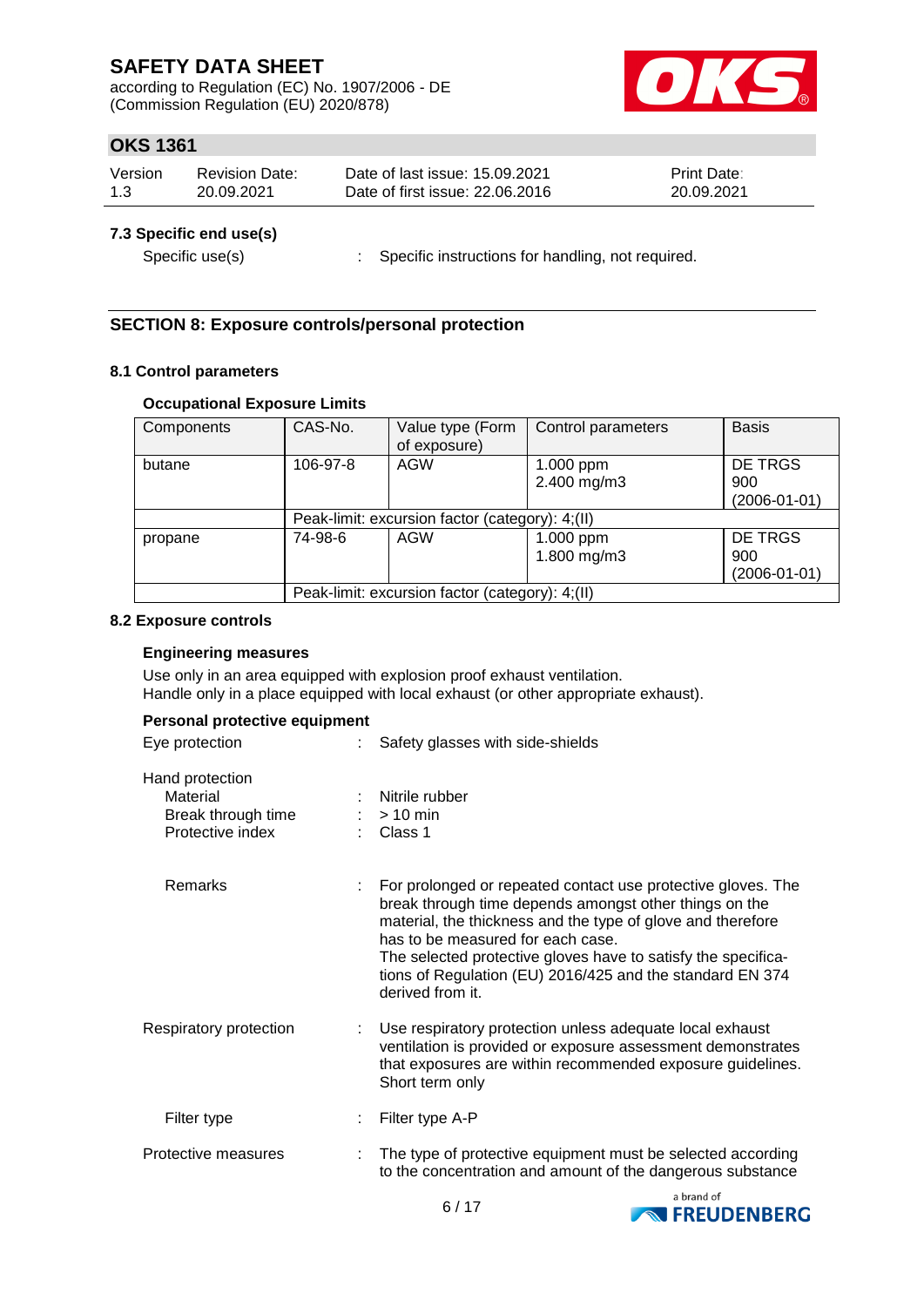according to Regulation (EC) No. 1907/2006 - DE (Commission Regulation (EU) 2020/878)



## **OKS 1361**

| Version | <b>Revision Date:</b> | Date of last issue: 15.09.2021  | <b>Print Date:</b> |
|---------|-----------------------|---------------------------------|--------------------|
| 1.3     | 20.09.2021            | Date of first issue: 22,06,2016 | 20.09.2021         |

at the specific workplace. Choose body protection in relation to its type, to the concentration and amount of dangerous substances, and to the specific work-place.

### **SECTION 9: Physical and chemical properties**

| 9.1 Information on basic physical and chemical properties<br>Physical state |    | aerosol                                                       |
|-----------------------------------------------------------------------------|----|---------------------------------------------------------------|
| Colour                                                                      | t  | colourless                                                    |
| Odour                                                                       |    | odourless                                                     |
| <b>Odour Threshold</b>                                                      |    | No data available                                             |
|                                                                             |    |                                                               |
| Melting point/range                                                         | t. | No data available                                             |
| Boiling point/boiling range                                                 | ÷. | $< -20,00$ °C                                                 |
| Flammability                                                                |    | Extremely flammable aerosol.                                  |
| Upper explosion limit / Upper<br>flammability limit                         | ÷. | 10,8 %(V)                                                     |
| Lower explosion limit / Lower : $1,4\%$ (V)<br>flammability limit           |    |                                                               |
| Flash point                                                                 | ÷. | $-20 °C$<br>Method: Abel-Pensky                               |
| Auto-ignition temperature                                                   | ÷. | 365 °C                                                        |
| Decomposition temperature<br>Decomposition tempera-<br>ture                 | ÷. | No data available                                             |
| pH                                                                          | t. | Not applicable<br>substance/mixture is non-soluble (in water) |
| Viscosity<br>Viscosity, dynamic                                             | ÷. | No data available                                             |
| Viscosity, kinematic                                                        | ÷. | No data available                                             |
| Solubility(ies)<br>Water solubility                                         | ÷  | insoluble                                                     |

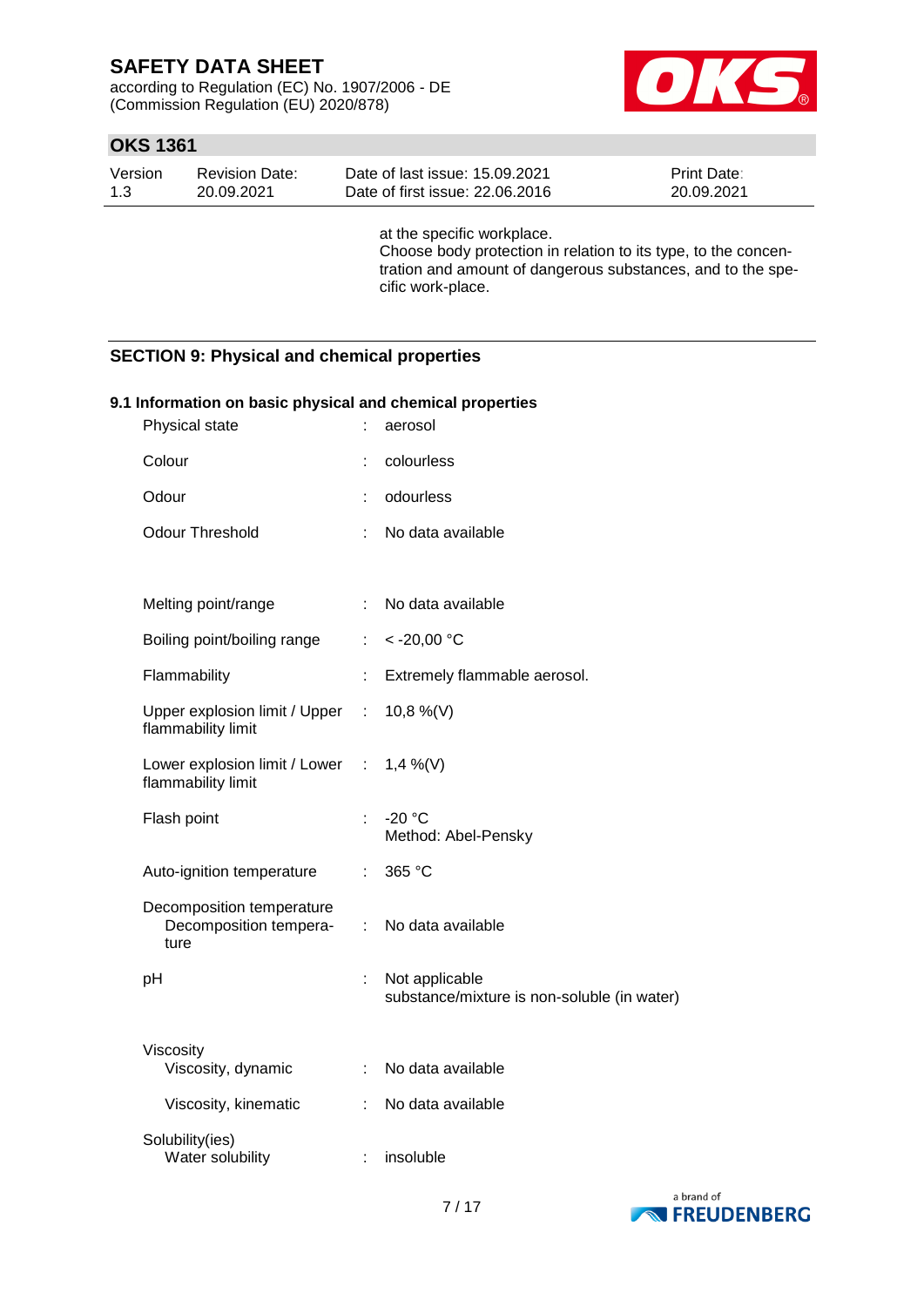according to Regulation (EC) No. 1907/2006 - DE (Commission Regulation (EU) 2020/878)



### **OKS 1361**

| Version<br>1.3 | <b>Revision Date:</b><br>20.09.2021              |    | Date of last issue: 15.09.2021<br>Date of first issue: 22.06.2016     | Print Date:<br>20.09.2021 |
|----------------|--------------------------------------------------|----|-----------------------------------------------------------------------|---------------------------|
|                | Solubility in other solvents : No data available |    |                                                                       |                           |
|                | Partition coefficient: n-<br>octanol/water       |    | : No data available                                                   |                           |
|                | Vapour pressure                                  | ÷. | < 4.000 hPa (20 °C)                                                   |                           |
|                | Relative density                                 |    | 0,598(20 °C)<br>Reference substance: Water<br>The value is calculated |                           |
|                | Density                                          | ÷  | $0,60$ g/cm3<br>(20 °C)                                               |                           |
|                | <b>Bulk density</b>                              | ÷  | No data available                                                     |                           |
|                | Relative vapour density                          | ÷  | No data available                                                     |                           |
|                | 9.2 Other information<br>Explosives              |    | Not explosive                                                         |                           |
|                | Oxidizing properties                             |    | No data available                                                     |                           |
|                | Self-ignition                                    |    | Not applicable                                                        |                           |
|                | Evaporation rate                                 |    | No data available                                                     |                           |
|                | Sublimation point                                |    | No data available                                                     |                           |

# **SECTION 10: Stability and reactivity**

#### **10.1 Reactivity**

No hazards to be specially mentioned.

### **10.2 Chemical stability**

Stable under normal conditions.

| 10.3 Possibility of hazardous reactions |    |                                                             |  |  |
|-----------------------------------------|----|-------------------------------------------------------------|--|--|
| Hazardous reactions                     | ÷. | No dangerous reaction known under conditions of normal use. |  |  |
| 10.4 Conditions to avoid                |    |                                                             |  |  |
| Conditions to avoid                     |    | : Heat, flames and sparks.                                  |  |  |
| 10.5 Incompatible materials             |    |                                                             |  |  |

# Materials to avoid : Oxidizing agents



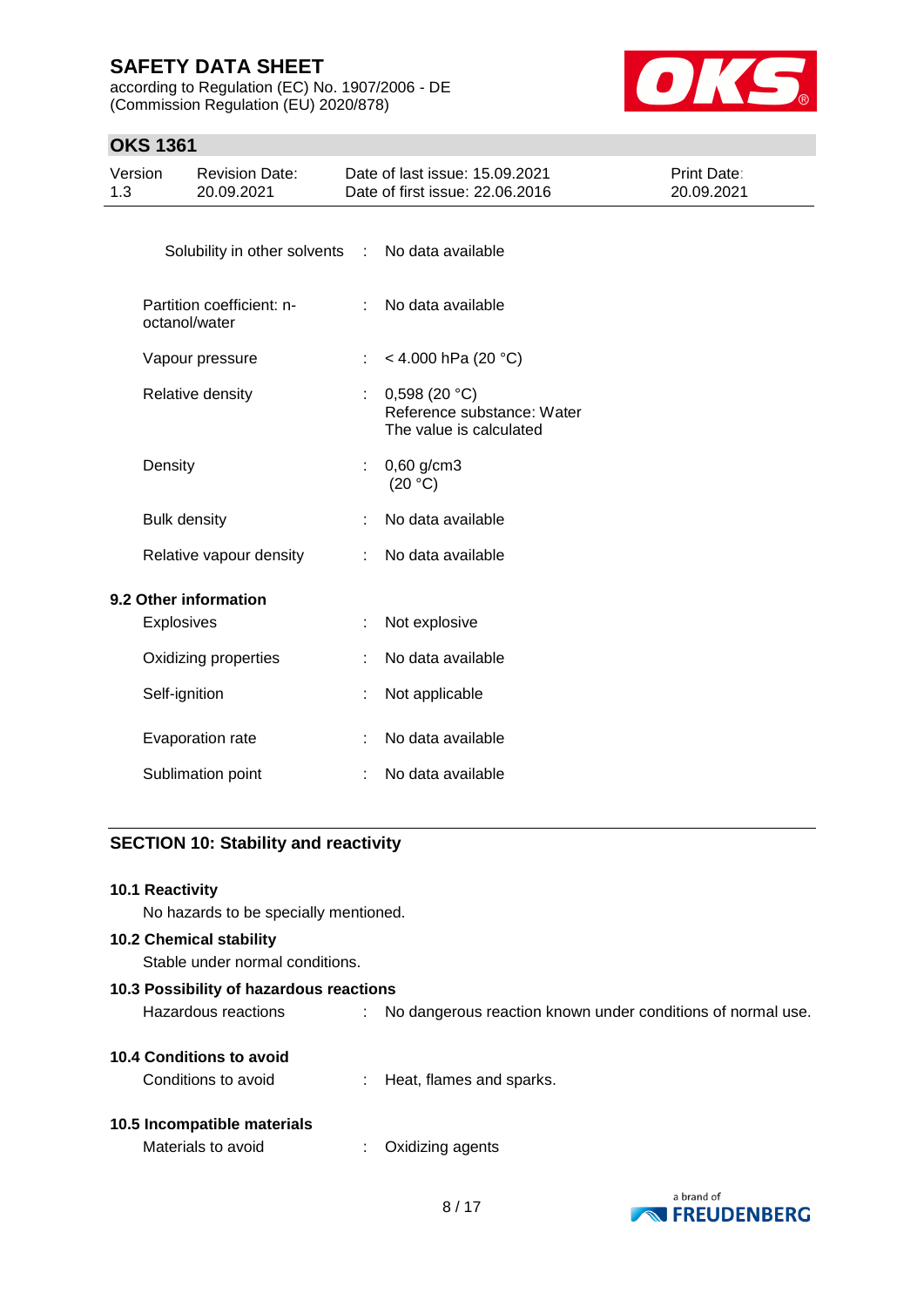according to Regulation (EC) No. 1907/2006 - DE (Commission Regulation (EU) 2020/878)



# **OKS 1361**

| Version | <b>Revision Date:</b> | Date of last issue: 15.09.2021  | <b>Print Date:</b> |
|---------|-----------------------|---------------------------------|--------------------|
| 1.3     | 20.09.2021            | Date of first issue: 22.06.2016 | 20.09.2021         |

#### **10.6 Hazardous decomposition products**

>150 °C small quantities of formaldehyde may be formed.

### **SECTION 11: Toxicological information**

#### **11.1 Information on toxicological effects**

| <b>Acute toxicity</b>                    |    |                                                                                   |
|------------------------------------------|----|-----------------------------------------------------------------------------------|
| <b>Product:</b>                          |    |                                                                                   |
| Acute oral toxicity                      |    | Remarks: This information is not available.                                       |
| Acute inhalation toxicity                | ÷. | Symptoms: Inhalation may provoke the following symptoms:,<br>Respiratory disorder |
| Acute dermal toxicity                    | ÷  | Remarks: This information is not available.                                       |
| Components:                              |    |                                                                                   |
| butane:                                  |    |                                                                                   |
| Acute inhalation toxicity                |    | : LC50 (Rat): 658 mg/l<br>Exposure time: 4 h<br>Test atmosphere: gas              |
| <b>Skin corrosion/irritation</b>         |    |                                                                                   |
| <b>Product:</b>                          |    |                                                                                   |
| Remarks                                  | ÷. | This information is not available.                                                |
| Serious eye damage/eye irritation        |    |                                                                                   |
| <b>Product:</b>                          |    |                                                                                   |
| Remarks                                  |    | Contact with eyes may cause irritation.                                           |
| <b>Respiratory or skin sensitisation</b> |    |                                                                                   |
| Product:                                 |    |                                                                                   |
| Remarks                                  | ÷. | This information is not available.                                                |
| <b>Germ cell mutagenicity</b>            |    |                                                                                   |
| Product:                                 |    |                                                                                   |
| Genotoxicity in vitro                    |    | : Remarks: No data available                                                      |
| Genotoxicity in vivo                     |    | Remarks: No data available                                                        |

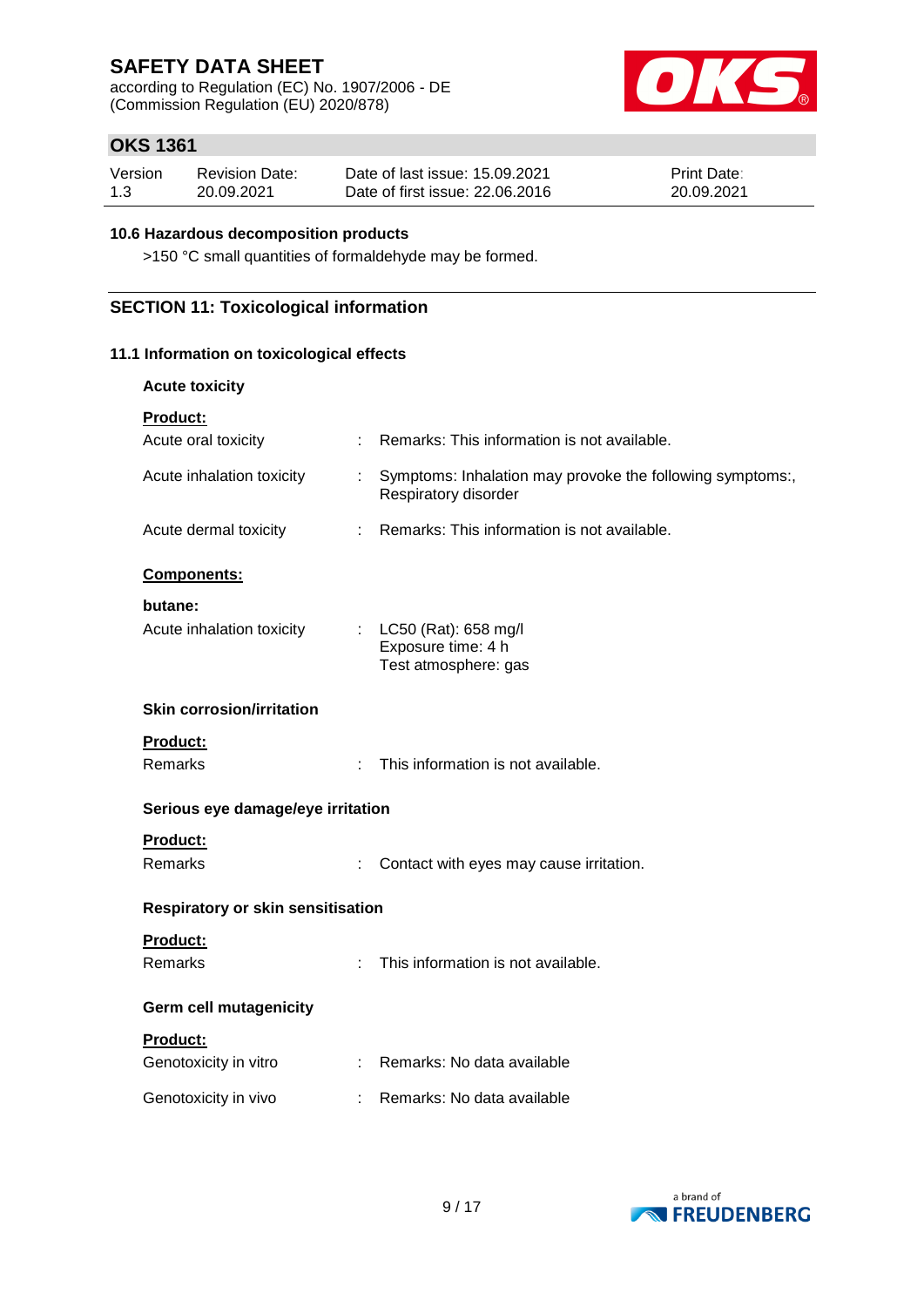according to Regulation (EC) No. 1907/2006 - DE (Commission Regulation (EU) 2020/878)



### **OKS 1361**

| Version<br>1.3 |                 | <b>Revision Date:</b><br>20.09.2021 |   | Date of last issue: 15.09.2021<br>Date of first issue: 22.06.2016                               | Print Date:<br>20.09.2021 |
|----------------|-----------------|-------------------------------------|---|-------------------------------------------------------------------------------------------------|---------------------------|
|                |                 | Carcinogenicity                     |   |                                                                                                 |                           |
|                | Product:        |                                     |   |                                                                                                 |                           |
|                | <b>Remarks</b>  |                                     | ÷ | No data available                                                                               |                           |
|                |                 | <b>Reproductive toxicity</b>        |   |                                                                                                 |                           |
|                | <b>Product:</b> |                                     |   |                                                                                                 |                           |
|                |                 | Effects on fertility                | ÷ | Remarks: No data available                                                                      |                           |
|                | ment            | Effects on foetal develop-          |   | : Remarks: No data available                                                                    |                           |
|                |                 | <b>Repeated dose toxicity</b>       |   |                                                                                                 |                           |
|                | <b>Product:</b> |                                     |   |                                                                                                 |                           |
|                | <b>Remarks</b>  |                                     | ÷ | This information is not available.                                                              |                           |
|                |                 | <b>Aspiration toxicity</b>          |   |                                                                                                 |                           |
|                | <b>Product:</b> |                                     |   |                                                                                                 |                           |
|                |                 | This information is not available.  |   |                                                                                                 |                           |
|                |                 | <b>Further information</b>          |   |                                                                                                 |                           |
|                | <b>Product:</b> |                                     |   |                                                                                                 |                           |
|                | <b>Remarks</b>  |                                     | ÷ | Information given is based on data on the components and<br>the toxicology of similar products. |                           |

# **SECTION 12: Ecological information**

#### **12.1 Toxicity**

| <b>Product:</b>                                                                     |    |                            |
|-------------------------------------------------------------------------------------|----|----------------------------|
| Toxicity to fish                                                                    | ÷  | Remarks: No data available |
| Toxicity to daphnia and other : Remarks: No data available<br>aquatic invertebrates |    |                            |
| Toxicity to algae/aquatic<br>plants                                                 | ÷. | Remarks: No data available |
| Toxicity to microorganisms                                                          | ÷  | Remarks: No data available |

# **12.2 Persistence and degradability**

**Product:**

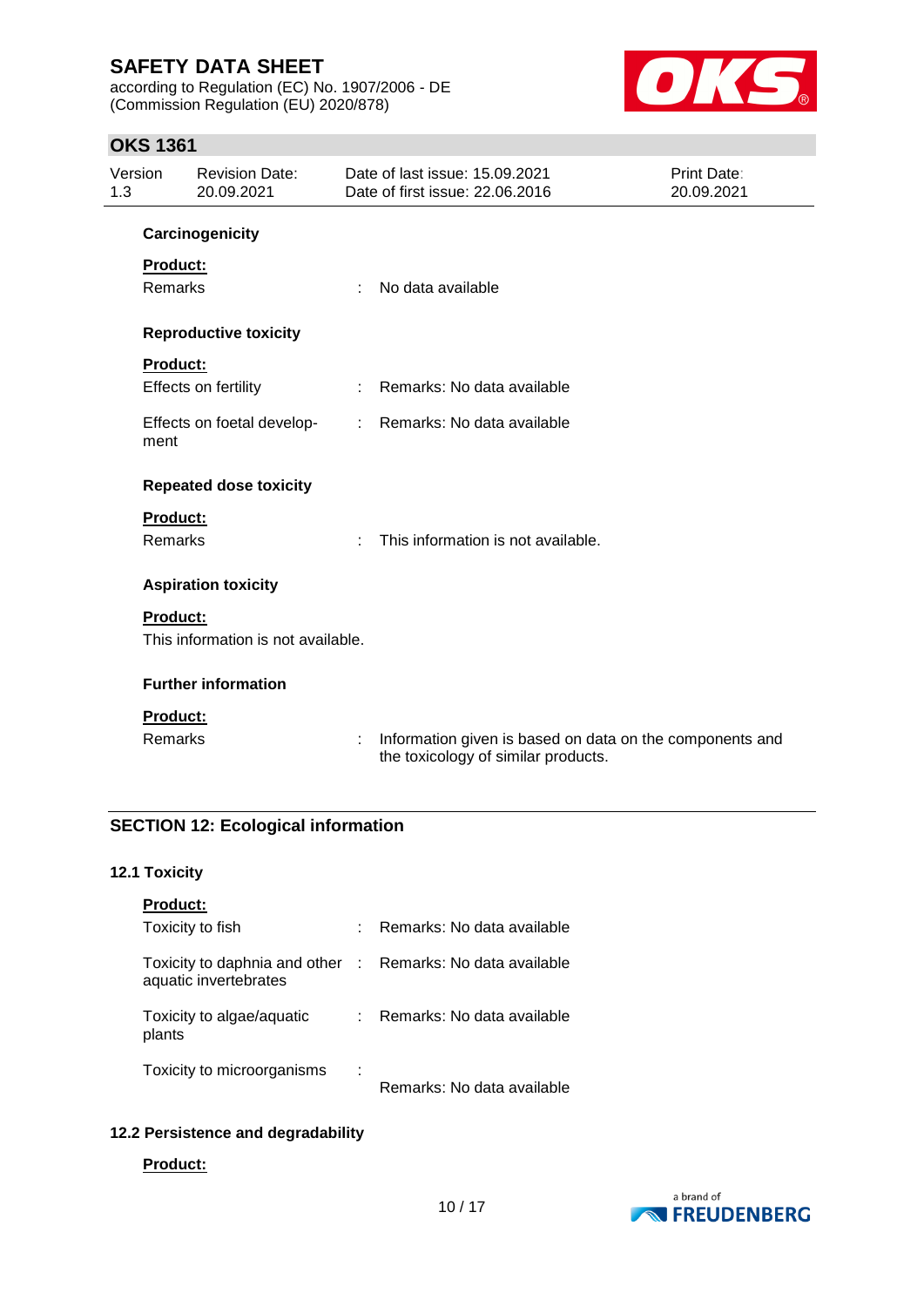according to Regulation (EC) No. 1907/2006 - DE (Commission Regulation (EU) 2020/878)



## **OKS 1361**

| Version<br>1.3                          |                 | <b>Revision Date:</b><br>20.09.2021                |    | Date of last issue: 15.09.2021<br>Date of first issue: 22.06.2016                                                                                                                                                       | Print Date:<br>20.09.2021 |
|-----------------------------------------|-----------------|----------------------------------------------------|----|-------------------------------------------------------------------------------------------------------------------------------------------------------------------------------------------------------------------------|---------------------------|
|                                         |                 | Biodegradability                                   | t. | Remarks: No data available                                                                                                                                                                                              |                           |
|                                         | ity             |                                                    |    | Physico-chemical removabil- : Remarks: No data available                                                                                                                                                                |                           |
|                                         |                 | 12.3 Bioaccumulative potential                     |    |                                                                                                                                                                                                                         |                           |
|                                         | Product:        |                                                    |    |                                                                                                                                                                                                                         |                           |
|                                         |                 | Bioaccumulation                                    |    | Remarks: This mixture contains no substance considered to<br>be persistent, bioaccumulating and toxic (PBT).<br>This mixture contains no substance considered to be very<br>persistent and very bioaccumulating (vPvB). |                           |
|                                         |                 | Components:                                        |    |                                                                                                                                                                                                                         |                           |
|                                         | butane:         |                                                    |    |                                                                                                                                                                                                                         |                           |
|                                         | octanol/water   | Partition coefficient: n-                          | t. | log Pow: 2,89<br>Method: OECD Test Guideline 107                                                                                                                                                                        |                           |
|                                         | propane:        |                                                    |    |                                                                                                                                                                                                                         |                           |
|                                         | octanol/water   | Partition coefficient: n-                          |    | log Pow: 2,36                                                                                                                                                                                                           |                           |
|                                         |                 | 12.4 Mobility in soil                              |    |                                                                                                                                                                                                                         |                           |
|                                         | Product:        |                                                    |    |                                                                                                                                                                                                                         |                           |
|                                         | Mobility        |                                                    |    | Remarks: No data available                                                                                                                                                                                              |                           |
|                                         |                 | Distribution among environ-<br>mental compartments |    | Remarks: No data available                                                                                                                                                                                              |                           |
| 12.5 Results of PBT and vPvB assessment |                 |                                                    |    |                                                                                                                                                                                                                         |                           |
|                                         | <b>Product:</b> |                                                    |    |                                                                                                                                                                                                                         |                           |
|                                         | Assessment      |                                                    |    | This substance/mixture contains no components considered<br>to be either persistent, bioaccumulative and toxic (PBT), or                                                                                                |                           |

### **12.6 Endocrine disrupting properties**

| <b>Product:</b> |                                                                                                                                                                                                                                                                             |
|-----------------|-----------------------------------------------------------------------------------------------------------------------------------------------------------------------------------------------------------------------------------------------------------------------------|
| Assessment      | : The substance/mixture does not contain components consid-<br>ered to have endocrine disrupting properties according to<br>REACH Article 57(f) or Commission Delegated regulation<br>(EU) 2017/2100 or Commission Regulation (EU) 2018/605 at<br>levels of 0.1% or higher. |

0.1% or higher..

very persistent and very bioaccumulative (vPvB) at levels of

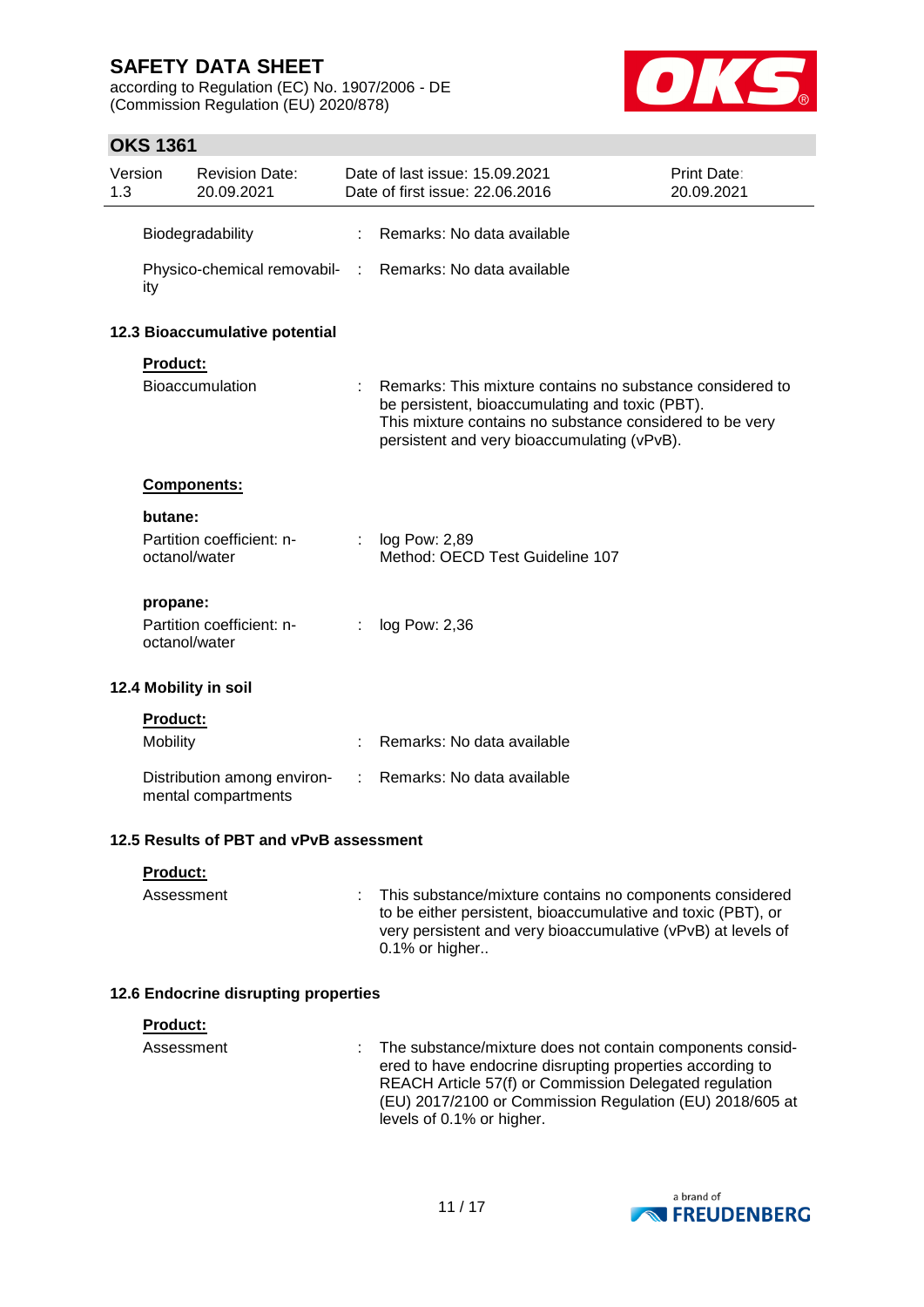according to Regulation (EC) No. 1907/2006 - DE (Commission Regulation (EU) 2020/878)



# **OKS 1361**

| Version | <b>Revision Date:</b> | Date of last issue: 15.09.2021  | <b>Print Date:</b> |
|---------|-----------------------|---------------------------------|--------------------|
| 1.3     | 20.09.2021            | Date of first issue: 22,06,2016 | 20.09.2021         |

### **12.7 Other adverse effects**

#### **Product:**

Additional ecological infor-: No information on ecology is available. mation

### **SECTION 13: Disposal considerations**

| 13.1 Waste treatment methods |   |                                                                                                                                                                                                                     |
|------------------------------|---|---------------------------------------------------------------------------------------------------------------------------------------------------------------------------------------------------------------------|
| Product<br>÷.                |   | Do not dispose of with domestic refuse.<br>Dispose of as hazardous waste in compliance with local and<br>national regulations.                                                                                      |
|                              |   | Waste codes should be assigned by the user based on the<br>application for which the product was used.                                                                                                              |
| Contaminated packaging       | ÷ | Packaging that is not properly emptied must be disposed of as<br>the unused product.<br>Offer empty spray cans to an established disposal company.<br>Pressurized container: Do not pierce or burn, even after use. |
|                              |   | The following Waste Codes are only suggestions:                                                                                                                                                                     |
| Waste Code                   | ÷ | unused product, packagings not completely emptied<br>16 05 04*, gases in pressure containers (including halons)<br>containing hazardous substances                                                                  |

### **SECTION 14: Transport information**

#### **14.1 UN number or ID number**

| к. | <b>UN 1950</b>      |
|----|---------------------|
| t. | <b>UN 1950</b>      |
| t. | <b>UN 1950</b>      |
| t. | <b>UN 1950</b>      |
| t. | <b>UN 1950</b>      |
|    |                     |
| t. | <b>AEROSOLS</b>     |
|    | <b>AEROSOLS</b>     |
| t. | <b>AEROSOLS</b>     |
|    | <b>AEROSOLS</b>     |
| t. | Aerosols, flammable |
|    |                     |

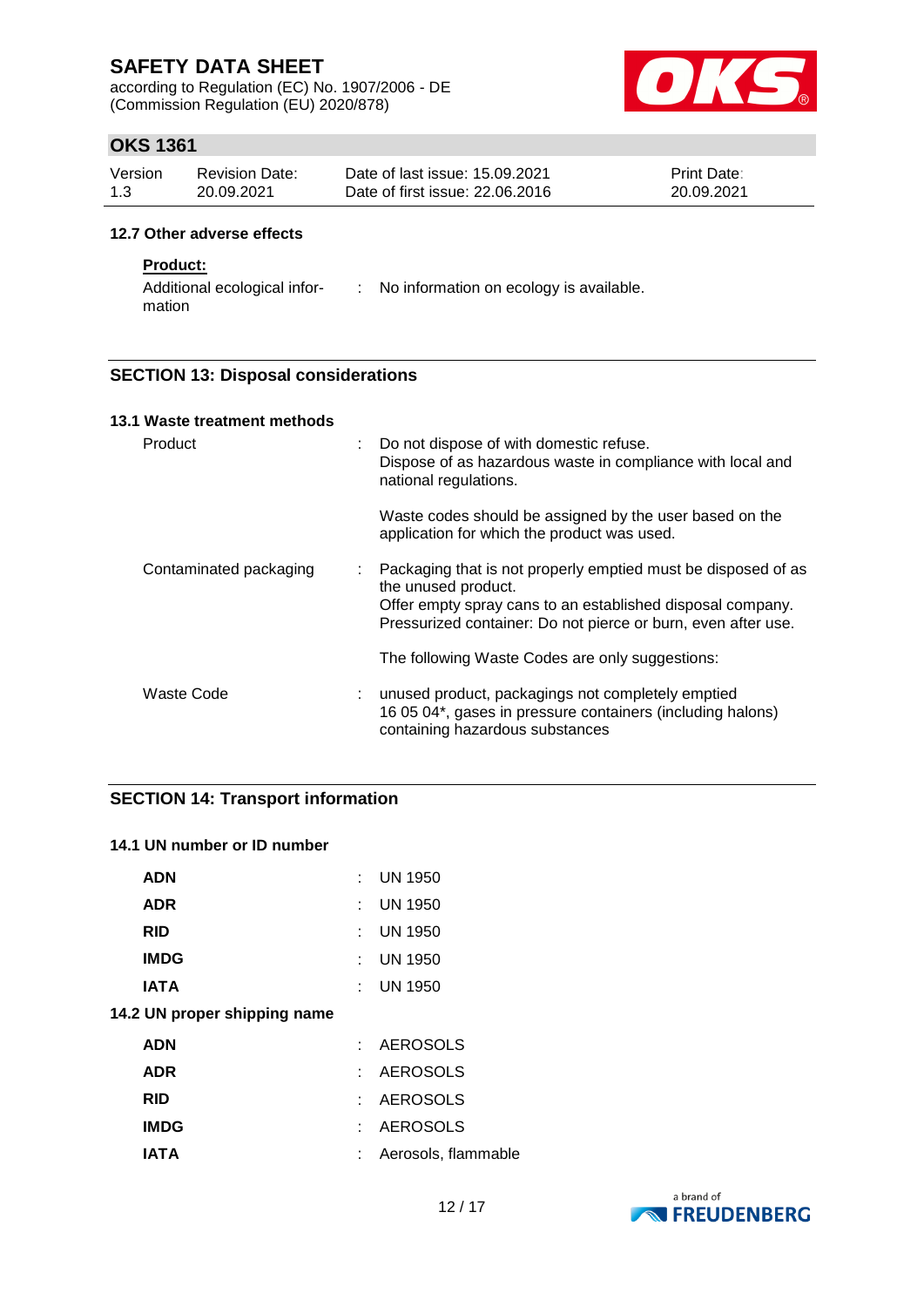according to Regulation (EC) No. 1907/2006 - DE (Commission Regulation (EU) 2020/878)



# **OKS 1361**

| Version<br>1.3        | <b>Revision Date:</b><br>20.09.2021                                                                                   | Date of last issue: 15.09.2021<br>Date of first issue: 22.06.2016           | Print Date:<br>20.09.2021 |
|-----------------------|-----------------------------------------------------------------------------------------------------------------------|-----------------------------------------------------------------------------|---------------------------|
|                       | 14.3 Transport hazard class(es)                                                                                       |                                                                             |                           |
| <b>ADN</b>            |                                                                                                                       | $\overline{2}$                                                              |                           |
| <b>ADR</b>            |                                                                                                                       | $\overline{2}$                                                              |                           |
| <b>RID</b>            |                                                                                                                       | $\overline{2}$                                                              |                           |
| <b>IMDG</b>           |                                                                                                                       | 2.1<br>÷.                                                                   |                           |
| <b>IATA</b>           |                                                                                                                       | 2.1<br>÷.                                                                   |                           |
|                       | 14.4 Packing group                                                                                                    |                                                                             |                           |
| <b>ADN</b><br>Labels  | Packing group<br><b>Classification Code</b>                                                                           | Not assigned by regulation<br>5F<br>2.1                                     |                           |
| <b>ADR</b><br>Labels  | Packing group<br><b>Classification Code</b><br>Tunnel restriction code                                                | Not assigned by regulation<br>5F<br>2.1<br>(D)                              |                           |
| <b>RID</b><br>Labels  | Packing group<br><b>Classification Code</b><br><b>Hazard Identification Number</b>                                    | Not assigned by regulation<br>5F<br>23<br>2.1                               |                           |
| <b>IMDG</b><br>Labels | Packing group<br>EmS Code                                                                                             | Not assigned by regulation<br>2.1<br>$F-D, S-U$<br>÷                        |                           |
|                       | <b>IATA (Cargo)</b><br>Packing instruction (cargo<br>aircraft)<br>Packing instruction (LQ)<br>Packing group           | 203<br>Y203<br>÷.<br>Not assigned by regulation                             |                           |
| Labels<br>Labels      | <b>IATA (Passenger)</b><br>Packing instruction (passen-<br>ger aircraft)<br>Packing instruction (LQ)<br>Packing group | Flammable Gas<br>203<br>Y203<br>Not assigned by regulation<br>Flammable Gas |                           |
|                       | <b>14.5 Environmental hazards</b>                                                                                     |                                                                             |                           |
| <b>ADN</b>            | Environmentally hazardous                                                                                             | no                                                                          |                           |
| <b>ADR</b>            | Environmentally hazardous                                                                                             | no                                                                          |                           |
| <b>RID</b>            | Environmentally hazardous                                                                                             | no                                                                          |                           |

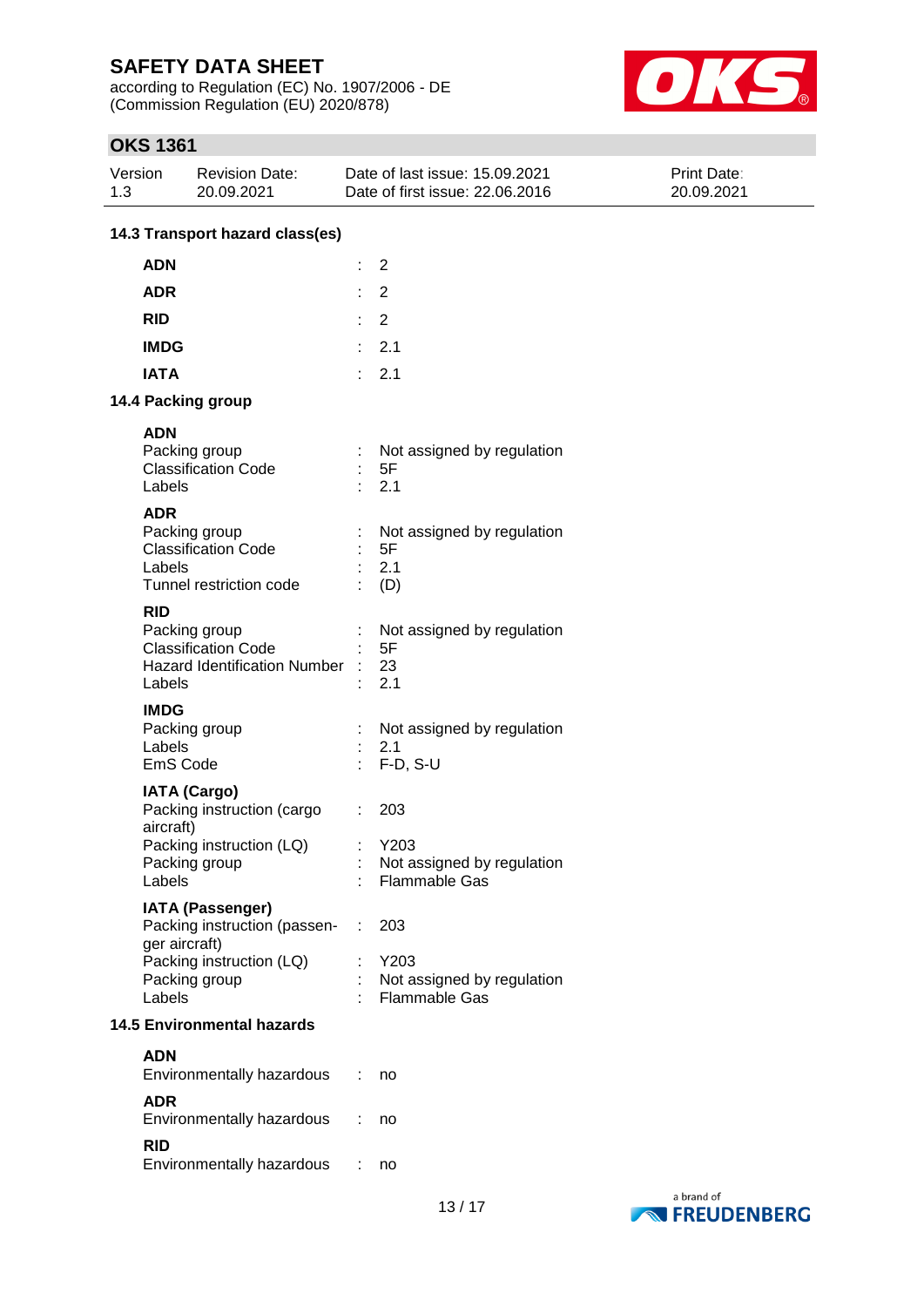according to Regulation (EC) No. 1907/2006 - DE (Commission Regulation (EU) 2020/878)



### **OKS 1361**

| Version | <b>Revision Date:</b> | Date of last issue: 15.09.2021  | <b>Print Date:</b> |
|---------|-----------------------|---------------------------------|--------------------|
| 1.3     | 20.09.2021            | Date of first issue: 22,06,2016 | 20.09.2021         |

#### **IMDG**

Marine pollutant : no

#### **14.6 Special precautions for user**

The transport classification(s) provided herein are for informational purposes only, and solely based upon the properties of the unpackaged material as it is described within this Safety Data Sheet. Transportation classifications may vary by mode of transportation, package sizes, and variations in regional or country regulations.

#### **14.7 Maritime transport in bulk according to IMO instruments**

Remarks : Not applicable for product as supplied.

### **SECTION 15: Regulatory information**

#### **15.1 Safety, health and environmental regulations/legislation specific for the substance or mixture**

| REACH - Candidate List of Substances of Very High<br>This product does not contain sub-<br>÷.<br>stances of very high concern (Regu-<br>Concern for Authorisation (Article 59).<br>(EU SVHC)<br>lation (EC) No 1907/2006 (REACH),<br>Article 57).<br>Not applicable<br>REACH - List of substances subject to authorisation<br>(Annex XIV)<br>(EU. REACH - Annex XIV)<br>Regulation (EC) No 1005/2009 on substances that de-<br>Not applicable<br>÷<br>plete the ozone layer<br>(EC 1005/2009)<br>Regulation (EU) 2019/1021 on persistent organic pollu-<br>Not applicable<br>÷<br>tants (recast)<br>(EU POP)<br>Regulation (EC) No 649/2012 of the European Parlia-<br>Not applicable<br>÷<br>ment and the Council concerning the export and import<br>of dangerous chemicals<br>(EU PIC)<br>Regulation (EU) 2019/1148 on the marketing and use of : Not applicable<br>explosives precursors<br>Seveso III: Directive 2012/18/EU of the European<br>: P3a<br><b>FLAMMABLE AEROSOLS</b><br>Parliament and of the Council on the control of<br>major-accident hazards involving dangerous sub-<br>stances. | REACH - Restrictions on the manufacture, placing on<br>the market and use of certain dangerous substances,<br>preparations and articles (Annex XVII) | Not applicable |
|----------------------------------------------------------------------------------------------------------------------------------------------------------------------------------------------------------------------------------------------------------------------------------------------------------------------------------------------------------------------------------------------------------------------------------------------------------------------------------------------------------------------------------------------------------------------------------------------------------------------------------------------------------------------------------------------------------------------------------------------------------------------------------------------------------------------------------------------------------------------------------------------------------------------------------------------------------------------------------------------------------------------------------------------------------------------------------------------------------|------------------------------------------------------------------------------------------------------------------------------------------------------|----------------|
|                                                                                                                                                                                                                                                                                                                                                                                                                                                                                                                                                                                                                                                                                                                                                                                                                                                                                                                                                                                                                                                                                                          |                                                                                                                                                      |                |
|                                                                                                                                                                                                                                                                                                                                                                                                                                                                                                                                                                                                                                                                                                                                                                                                                                                                                                                                                                                                                                                                                                          |                                                                                                                                                      |                |
|                                                                                                                                                                                                                                                                                                                                                                                                                                                                                                                                                                                                                                                                                                                                                                                                                                                                                                                                                                                                                                                                                                          |                                                                                                                                                      |                |
|                                                                                                                                                                                                                                                                                                                                                                                                                                                                                                                                                                                                                                                                                                                                                                                                                                                                                                                                                                                                                                                                                                          |                                                                                                                                                      |                |
|                                                                                                                                                                                                                                                                                                                                                                                                                                                                                                                                                                                                                                                                                                                                                                                                                                                                                                                                                                                                                                                                                                          |                                                                                                                                                      |                |
|                                                                                                                                                                                                                                                                                                                                                                                                                                                                                                                                                                                                                                                                                                                                                                                                                                                                                                                                                                                                                                                                                                          |                                                                                                                                                      |                |
|                                                                                                                                                                                                                                                                                                                                                                                                                                                                                                                                                                                                                                                                                                                                                                                                                                                                                                                                                                                                                                                                                                          |                                                                                                                                                      |                |

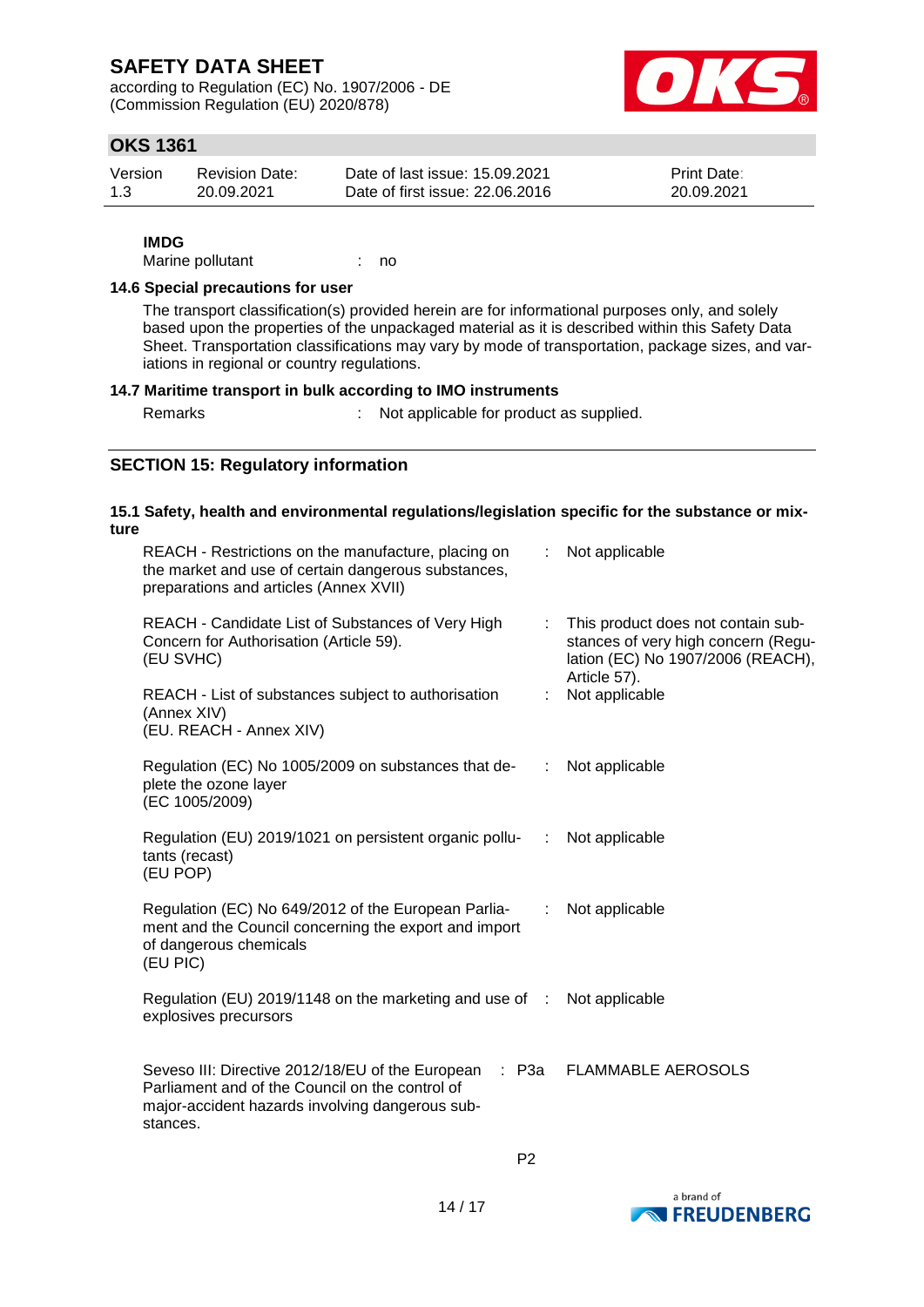according to Regulation (EC) No. 1907/2006 - DE (Commission Regulation (EU) 2020/878)



# **OKS 1361**

| Date of first issue: 22,06,2016<br>1.3<br>20.09.2021<br>20.09.2021 | Version | Revision Date: | Date of last issue: 15.09.2021 | <b>Print Date:</b> |
|--------------------------------------------------------------------|---------|----------------|--------------------------------|--------------------|
|--------------------------------------------------------------------|---------|----------------|--------------------------------|--------------------|

| Seveso III: Directive 2012/18/EU of the European<br>Parliament and of the Council on the control of<br>major-accident hazards involving dangerous sub-<br>stances. |    | 18<br>Liquefied extremely flammable<br>gases (including LPG) and natu-<br>ral gas                                                                                                                       |  |
|--------------------------------------------------------------------------------------------------------------------------------------------------------------------|----|---------------------------------------------------------------------------------------------------------------------------------------------------------------------------------------------------------|--|
| Water contaminating class<br>(Germany)                                                                                                                             | ÷. | WGK 1 slightly hazardous to water<br>Classification according to AwSV, Annex 1 (5.2)                                                                                                                    |  |
| TA Luft List (Germany)                                                                                                                                             |    | Total dust:<br>Not applicable<br>Inorganic substances in powdered form:<br>Not applicable<br>Inorganic substances in vapour or gaseous form:<br>Not applicable<br>Organic Substances:<br>others: 84,5 % |  |
|                                                                                                                                                                    |    | Carcinogenic substances:<br>Not applicable<br>Mutagenic:<br>Not applicable<br>Toxic to reproduction:<br>Not applicable                                                                                  |  |
| Volatile organic compounds                                                                                                                                         |    | Directive 2010/75/EU of 24 November 2010 on industrial<br>emissions (integrated pollution prevention and control)<br>Volatile organic compounds (VOC) content: 84,5 %                                   |  |

#### **Other regulations:**

Take note of Directive 94/33/EC on the protection of young people at work or stricter national regulations, where applicable.

#### **15.2 Chemical safety assessment**

This information is not available.

#### **SECTION 16: Other information**

**Full text of H-Statements**

| H <sub>220</sub>                        |  | : Extremely flammable gas.                            |  |  |
|-----------------------------------------|--|-------------------------------------------------------|--|--|
| H <sub>280</sub>                        |  | : Contains gas under pressure; may explode if heated. |  |  |
| 计算机 计自动存储器 医心包 医心脏 医心脏 医心脏 医心包 医心脏 医心脏病 |  |                                                       |  |  |

#### **Full text of other abbreviations**

Note C : Some organic substances may be marketed either in a specific isomeric form or as a mixture of several isomers. In this case the supplier must state on the label whether the substance is a specific isomer or a mixture of isomers.

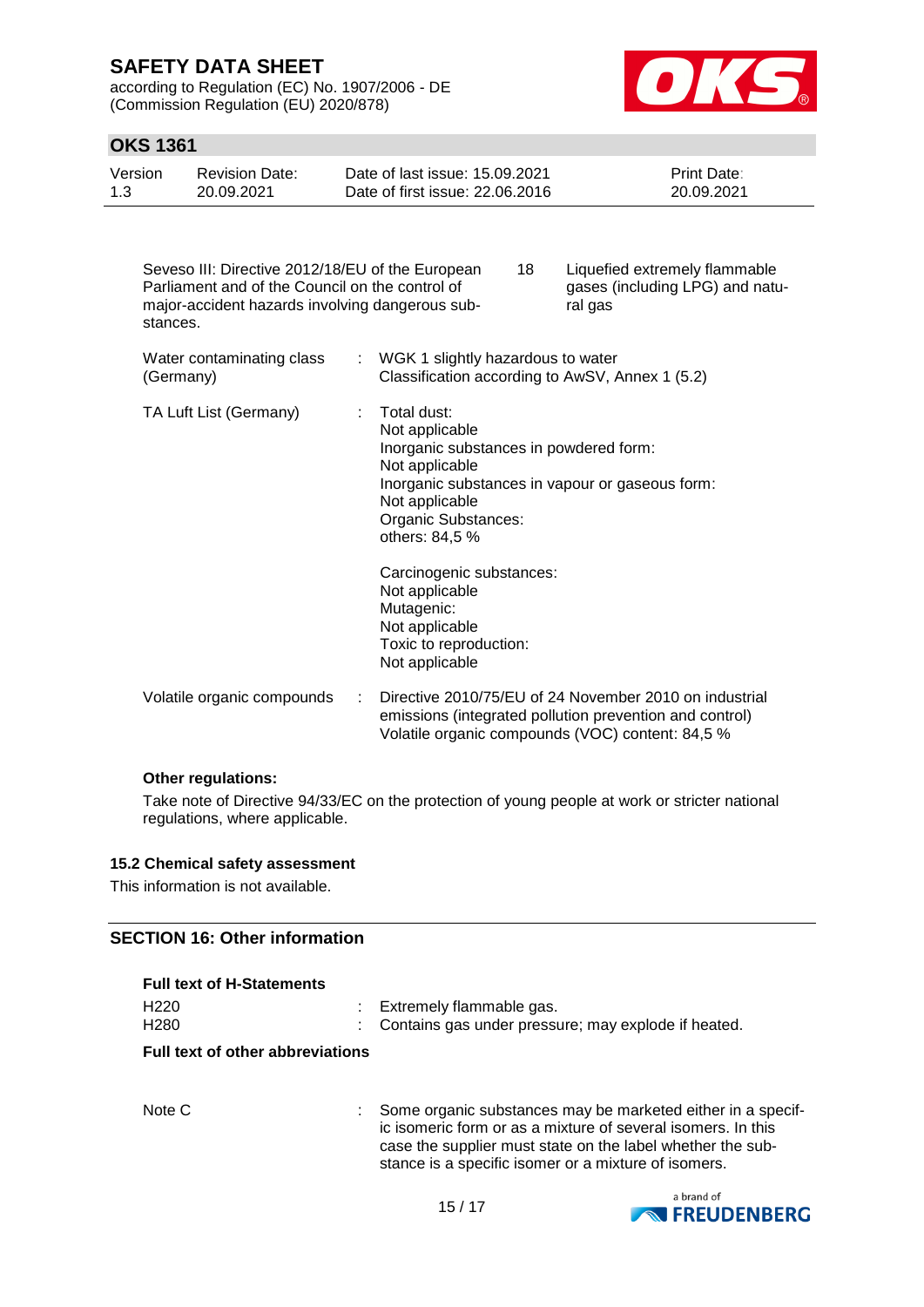according to Regulation (EC) No. 1907/2006 - DE (Commission Regulation (EU) 2020/878)



### **OKS 1361**

| Version<br>1.3 | <b>Revision Date:</b><br>20.09.2021 | Date of last issue: 15.09.2021<br>Date of first issue: 22.06.2016                                                                                                                                                                                                                                                                                                                                                                                                                                                                                        | Print Date:<br>20.09.2021 |
|----------------|-------------------------------------|----------------------------------------------------------------------------------------------------------------------------------------------------------------------------------------------------------------------------------------------------------------------------------------------------------------------------------------------------------------------------------------------------------------------------------------------------------------------------------------------------------------------------------------------------------|---------------------------|
|                | Note $U$ (table 3.1)                | When put on the market gases have to be classified as "Gas-<br>es under pressure", in one of the groups compressed gas,<br>liquefied gas, refrigerated liquefied gas or dissolved gas. The<br>group depends on the physical state in which the gas is pack-<br>aged and therefore has to be assigned case by case. The<br>following codes are assigned: Press. Gas (Comp.) Press. Gas<br>(Liq.) Press. Gas (Ref. Liq.) Press. Gas (Diss.) Aerosols shall<br>not be classified as gases under pressure (See Annex I, Part<br>2, Section 2.3.2.1, Note 2). |                           |
|                | DE TRGS 900                         | Germany. TRGS 900 - Occupational exposure limit values.                                                                                                                                                                                                                                                                                                                                                                                                                                                                                                  |                           |
|                | DE TRGS 900 / AGW                   | Time Weighted Average                                                                                                                                                                                                                                                                                                                                                                                                                                                                                                                                    |                           |

ADN - European Agreement concerning the International Carriage of Dangerous Goods by Inland Waterways; ADR - European Agreement concerning the International Carriage of Dangerous Goods by Road; AIIC - Australian Inventory of Industrial Chemicals; ASTM - American Society for the Testing of Materials; bw - Body weight; CLP - Classification Labelling Packaging Regulation; Regulation (EC) No 1272/2008; CMR - Carcinogen, Mutagen or Reproductive Toxicant; DIN - Standard of the German Institute for Standardisation; DSL - Domestic Substances List (Canada); ECHA - European Chemicals Agency; EC-Number - European Community number; ECx - Concentration associated with x% response; ELx - Loading rate associated with x% response; EmS - Emergency Schedule; ENCS - Existing and New Chemical Substances (Japan); ErCx - Concentration associated with x% growth rate response; GHS - Globally Harmonized System; GLP - Good Laboratory Practice; IARC - International Agency for Research on Cancer; IATA - International Air Transport Association; IBC - International Code for the Construction and Equipment of Ships carrying Dangerous Chemicals in Bulk; IC50 - Half maximal inhibitory concentration; ICAO - International Civil Aviation Organization; IECSC - Inventory of Existing Chemical Substances in China; IMDG - International Maritime Dangerous Goods; IMO - International Maritime Organization; ISHL - Industrial Safety and Health Law (Japan); ISO - International Organisation for Standardization; KECI - Korea Existing Chemicals Inventory; LC50 - Lethal Concentration to 50 % of a test population; LD50 - Lethal Dose to 50% of a test population (Median Lethal Dose); MARPOL - International Convention for the Prevention of Pollution from Ships; n.o.s. - Not Otherwise Specified; NO(A)EC - No Observed (Adverse) Effect Concentration; NO(A)EL - No Observed (Adverse) Effect Level; NOELR - No Observable Effect Loading Rate; NZIoC - New Zealand Inventory of Chemicals; OECD - Organization for Economic Co-operation and Development; OPPTS - Office of Chemical Safety and Pollution Prevention; PBT - Persistent, Bioaccumulative and Toxic substance; PICCS - Philippines Inventory of Chemicals and Chemical Substances; (Q)SAR - (Quantitative) Structure Activity Relationship; REACH - Regulation (EC) No 1907/2006 of the European Parliament and of the Council concerning the Registration, Evaluation, Authorisation and Restriction of Chemicals; RID - Regulations concerning the International Carriage of Dangerous Goods by Rail; SADT - Self-Accelerating Decomposition Temperature; SDS - Safety Data Sheet; SVHC - Substance of Very High Concern; TCSI - Taiwan Chemical Substance Inventory; TRGS - Technical Rule for Hazardous Substances; TSCA - Toxic Substances Control Act (United States); UN - United Nations; vPvB - Very Persistent and Very Bioaccumulative

#### **Further information**

| <b>Classification of the mixture:</b> |            | <b>Classification procedure:</b>    |
|---------------------------------------|------------|-------------------------------------|
| Aerosol 1                             | H222. H229 | Based on product data or assessment |

This safety data sheet applies only to products as originally packed and labelled. The information contained therein may not be reproduced or modified without our express written permission. Any forwarding of this document is only permitted to the extent required by law. Any further, in particu-